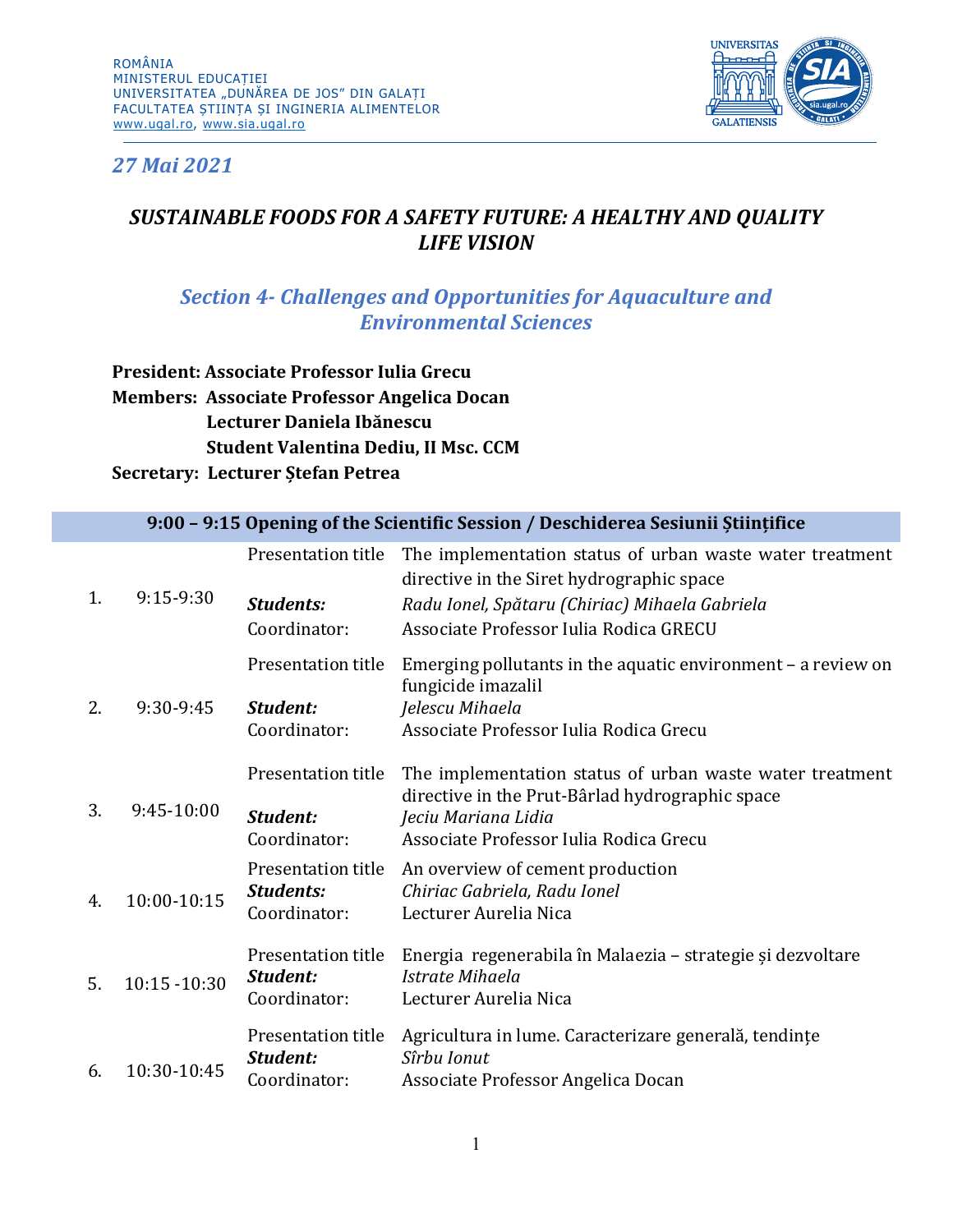ROMÂNIA MINISTERUL EDUCAȚIEI UNIVERSITATEA "DUNAREA DE JOS" DIN GALAȚI FACULTATEA ȘTIINȚA ȘI INGINERIA ALIMENTELOR [www.ugal.ro,](http://www.ugal.ro/) [www.sia.ugal.ro](http://www.sia.ugal.ro/)



| 7. | 10:45-11:00       | Presentation title<br>Student:<br>Coordinators:        | Aspecte cinetice ale reacției de hidroliză a ureei<br>Cucu Cristian Alin<br>Professor Postolache Carmen, University of Bucharest                                                       |
|----|-------------------|--------------------------------------------------------|----------------------------------------------------------------------------------------------------------------------------------------------------------------------------------------|
| 8. | 11:00-11:15       | Presentation title<br><b>Students:</b><br>Coordinator: | Biorock technology: innovative methods of corals restoration<br>Spătaru (Chiriac) Mihaela Gabriela, Radu Ionel<br>Associate Professor Angelica Docan                                   |
| 9. | 11:15-11:30       | Presentation title<br>Student:<br>Coordinator:         | Posibilitati de adaptare a unor specii din familia Crasulaceae<br>in conditii climatizate specifice Gradinii Botanice din Galati<br>Spataru Mihaela Gabriela<br>Lecturer Adina Popescu |
|    | 10. 11:30-11:45   | Presentation title<br>Student:<br>Coordinator:         | Posibilități de adaptare a unor specii din genul Thymus în<br>condiții climatizate specifice Gradinii Botanice din Galați<br>Radu Ionel<br>Lecturer Adina Popescu                      |
|    | 11. 11:45-12:00   | Presentation title<br>Student:<br>Coordinator:         | Future directions regarding sustainability of fishing and<br>aquaculture activities within Danube Delta<br><b>Bulete Bogdan</b><br>Associate Professor Lorena Dediu                    |
|    | 12. 12:00 - 12:15 | Presentation title<br>Student:<br>Coordinator:         | Studii privind speciile invazive în acvacultura de heleșteu<br>Neamțu Ionuț<br>Associate Professor Isabelle Metaxa                                                                     |
|    | 13. 12:15-12:30   | Presentation title<br>Student:<br>Coordinator:         | Advances regarding Sturgeons genetic improvement<br>Lupu Gabriel<br>Associate Professor Lorena Dediu                                                                                   |
|    | 14. 12:30-12:45   | Presentation title<br>Student:<br>Coordinator:         | Assessment of the supply's quality for drinking water in Galati<br>city<br>Istrate Mihaela<br>Associate Professor Iulia Rodica Grecu                                                   |
|    | 15. 12:45-13:00   | Presentation title<br>Student:<br>Coordinator:         | rezultate<br>deseurilor<br>din<br>agricultura,<br>Managementul<br>silvicultura si pescuit<br>Jeciu Mariana Lidia<br>Lecturer Daniela Cristina Ibănescu                                 |
|    | 16. 13:00-13:15   | Presentation title<br>Student:<br>Coordinator:         | Managementul deseurilor rezultate din industria alimentara<br>Plescan Rudy Catalin<br>Lecturer Daniela Cristina Ibănescu                                                               |
|    | 17. 13:15-13:30   | Presentation title                                     | Floristic and fauna biodiversity in the area of the mouth of the<br>Sfântu Gheorghe arm                                                                                                |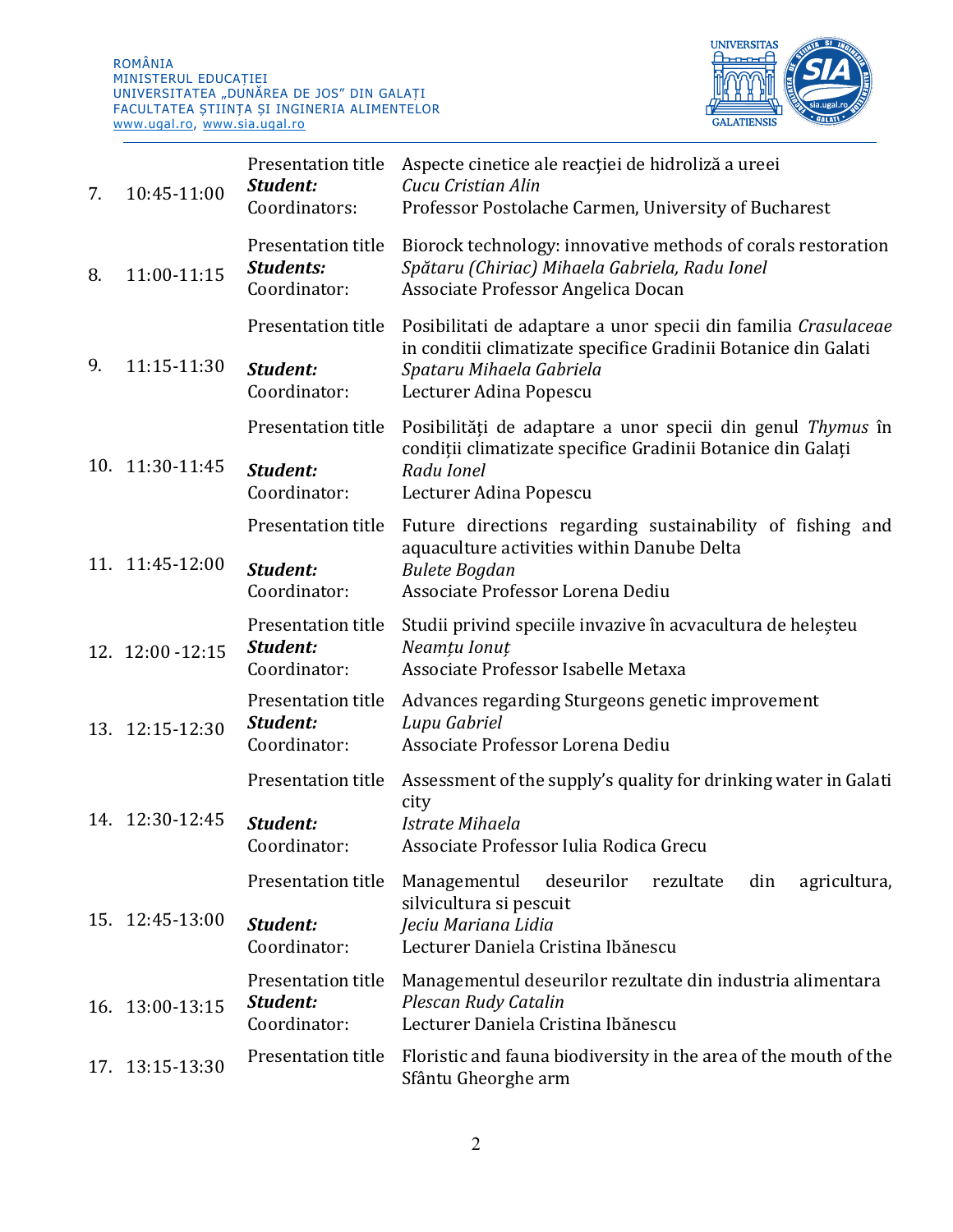

|                 | <b>Students:</b><br>Coordinator:                       | Constantin Camelia Arina, Dănăilă Romina Ionela, Ion Andreea<br>Victoria, Dediu Valentina<br>Associate Professor Angelica Docan                                                                                        |
|-----------------|--------------------------------------------------------|------------------------------------------------------------------------------------------------------------------------------------------------------------------------------------------------------------------------|
| 18. 13:30-13:45 | Presentation title<br>Student:<br>Coordinator:         | Aquatic plants control in aquaculture facilities<br>Jumayev Arslan<br>Lecturer Ștefan-Mihai Petrea                                                                                                                     |
| 19. 13:45-14:00 | Presentation title<br>Student:<br>Coordinators:        | Rostopasca și beneficiile ei<br>Neacșu Gabriela<br>Ciapa Mihaela, Burlacu Mariana, Al. I. Cuza College                                                                                                                 |
| 20. 14:00-14:15 | Presentation title<br>Student:<br>Coordinator:         | Aspects related to Koi carp aquaculture<br>Sidorencu Andrei Emilian<br>Lecturer Ştefan-Mihai Petrea                                                                                                                    |
| 21. 14:15-14:30 | Presentation title<br>Student:<br>Coordinators:        | Sănătatea din natură<br>Vătafu Iustina<br>Ciapa Mihaela, Burlacu Mariana, Al. I. Cuza College                                                                                                                          |
| 22. 14:30-14:45 | Presentation title<br><b>Students:</b><br>Coordinator: | Evaluation of the ichthyofauna health condition in the area of<br>the Sfântu Gheorghe arm<br>Croitoru Bogdan Andrei, Condrat Ionuț Petrică, Zontea Doru<br>Gabriel, Mihai Marian<br>Associate Professor Angelica Docan |
| 23. 14:45-15:00 | Presentation title<br><b>Students:</b><br>Coordinator: | Studies on the aquaculture of the Romanian fish stocks for<br>human consumption<br>Condrat Ionut, Sârbu Ionuț<br>Associate Professor Isabelle Metaxa                                                                   |
| 24. 15:00-15:15 | Presentation title<br><b>Students:</b><br>Coordinator: | Studies on the energy independence of small-scale aquaponic<br>systems<br>Brînză Dorina, Cardaș Bogdan<br>Associate Professor Isabelle Metaxa                                                                          |
| 25. 15:15-15:30 | Presentation title<br><b>Students:</b><br>Coordinator: | Studies on invasive species in pond aquaculture<br>Mioara Chiru și Gabriel Neamțu<br>Associate Professor Isabelle Metaxa                                                                                               |
| 26. 15:30-15:45 | Presentation title<br>Student:<br>Coordinator:         | Analysis of the morphological characteristics for <i>Sturgeon</i><br>identification<br>Lupu Gabriel<br>Professor Lucian Oprea                                                                                          |
| 27. 15:45-16:00 | Presentation title<br>Student:<br>Coordinator:         | Romania's Agricultural Resources<br>Lupu Gabriel<br>Associate Professor Angelica Docan                                                                                                                                 |